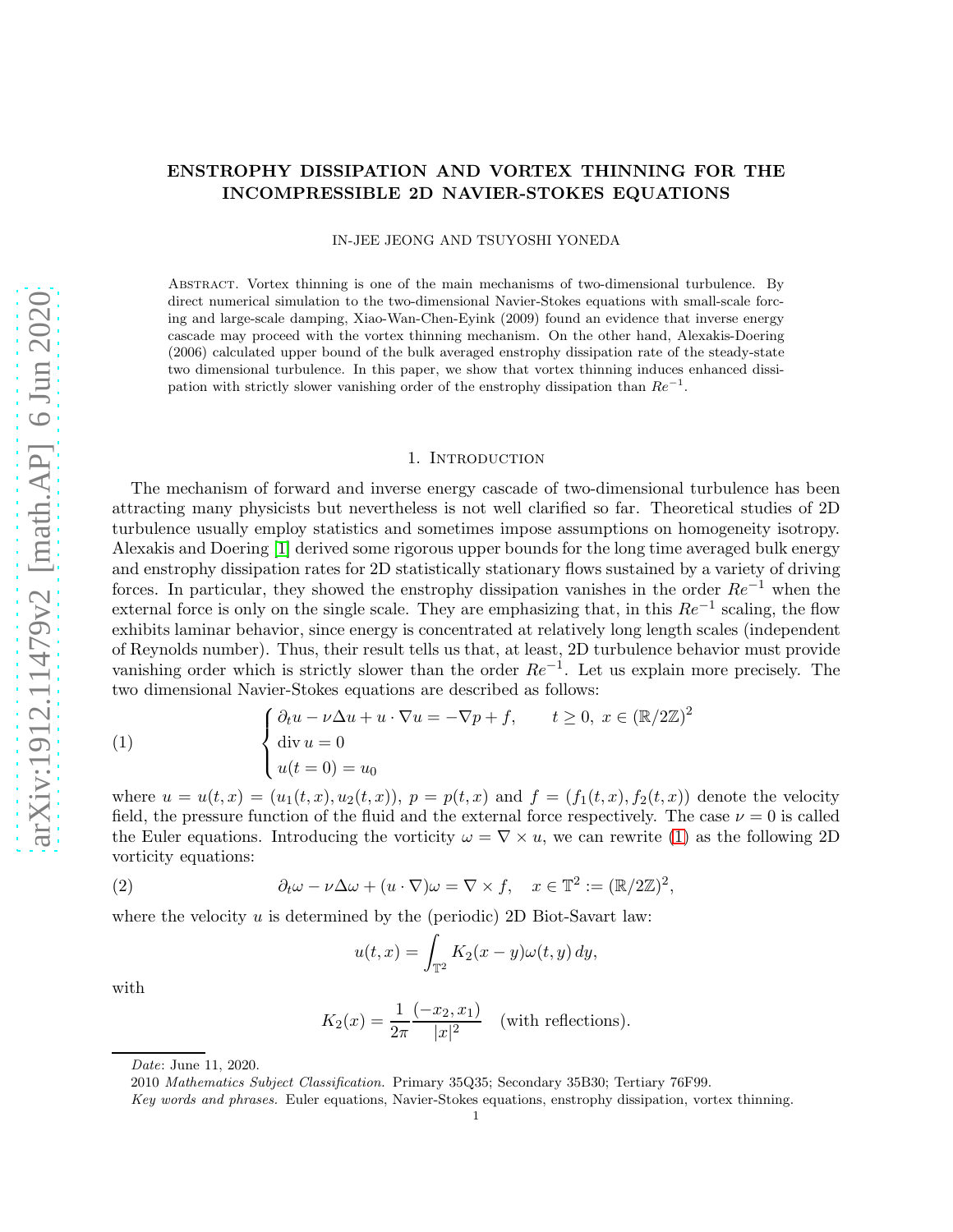Assume that the external force f involves only a single length scale, namely,  $-\Delta f \sim k_f^2 f$ . Assume further that the flow is a statistical steady state of body forced two-dimensional turbulence. Then the solution u (depending on  $\nu$ ) to the Navier-Stokes equations [\(1\)](#page-0-0) satisfy

$$
\nu \langle |\nabla \omega|^2 \rangle = \chi \le \nu k_f^4 U^2,
$$

where  $\chi$  is the enstrophy dissipation,  $\langle \cdot \rangle$  is some averaging (in this paper we regard it as both space and time averages) and  $U$  is the representative velocity. Note that, mathematically, if the enstrophy is finite, then this  $\chi$  is always vanishing for  $\nu \to 0$  (see [\[10,](#page-11-1) Proposition 2] for example).

The aim of this paper is to find a specific vorticity configuration which provides strictly slower vanishing order of the enstrophy dissipation than  $Re^{-1}$ , and in this case "vortex thinning" should be a strong candidate for it. To be more precise, Xiao-Wan-Chen-Eyink ([\[21\]](#page-12-0)) investigated inverse energy cascade in steady-state two-dimensional turbulence by direct numerical simulation of the two-dimensional Navier-Stokes equations with small scale forcing and large scale damping. In their numerical work, they used an alternative equation (with a damping term), and found strong evidence that inverse energy cascade may proceed with vortex thinning mechanism. According to their evidence, there is a tensile turbulent stress in directions parallel to the isolines of smallscale vorticity. Thus the small-scale circular vortex will be stretched into elliptical shape, which is nothing more than "vortex thinning" phenomena.

In this paper we focus on a sequence of prescribed initial vorticity which provides vortex thinning behavior, and show that the vortex thinning behavior provides strictly slower vanishing order of the enstrophy dissipation than  $Re^{-1}$ . Now we formulate mathematically this enstrophy dissipation problem more precisely. Let us find a sequence of viscosity  $\{\nu_n\}_n$   $(\nu_n \to 0)$ , a sequence of initial vorticity  $\{\omega_{0,n}^{\nu_n}\}_n \subset H^1(\mathbb{T}^2) \cap C^{\infty}(\mathbb{T}^2)$  with  $\|\omega_{0,n}^{\nu_n}\|_{H^1} \lesssim 1$  and a function  $\varphi$  with  $\varphi(\nu) \to 0$   $(\nu \to 0)$ , such that the corresponding solutions to the Navier-Stokes equations  $\{\omega_n^{\nu_n}\}_n$  satisfy the following: for any  $T > 0$  fixed,

(3) 
$$
\liminf_{n \to \infty} \varphi(\nu_n) \frac{1}{T} \int_0^T \int_{\mathbb{T}^2} |\nabla \omega_n^{\nu_n}(t,x)|^2 dx dt > 0.
$$

Since we are interested in a finite-time result, we shall neglect the external force and take  $Re = \nu^{-1}$ .

Note that, in physics,  $H^1$ -norm of vorticity is called "palinstrophy" (see [\[15,](#page-12-1) Section 8] for example). The above formulation is the most strict one, since we are imposing uniformly boundedness  $\|\omega_{0,n}^{\nu_n}\|_{H^1} \lesssim 1$  and taking arbitrary time  $T > 0$ . These are necessary to avoid "trivial enstrophy" dissipation": If we choose  $\{\omega_{0,n}\}_n$  satisfying  $\|\omega_{0,n}\|_{H^1} \to \infty$ , and choose  $T_n$   $(T_n \to 0, n \to \infty)$  to be  $\sup_{0 \le t \le T_n} \nu_n ||\omega_{0,n} - \omega_{0,n}^{\nu_n}(t)||_{H^1}^2 < \epsilon$  (for sufficiently small  $\epsilon > 0$ ) with  $\nu_n \sim ||\omega_{0,n}||_{H^1}^{-2}$ , then we trivially have (c.f. [\[10,](#page-11-1) Section 6])

(4) 
$$
\lim_{n \to \infty} \nu_n \frac{1}{T_n} \int_0^{T_n} \int_{\mathbb{T}^2} |\nabla \omega_n^{\nu_n}(t,x)|^2 dx dt \sim 1.
$$

This is nothing more than trivial enstrophy dissipation we want to avoid.

We now construct our initial data. Given any smooth radial bump function  $0 \leq \phi \leq 1$  with support in the ball  $B(0, 1/4)$  let

$$
\phi_0(x_1, x_2) = \sum_{\varepsilon_1, \varepsilon_2 = \pm 1} \varepsilon_1 \varepsilon_2 \phi(x_1 - \varepsilon_1, x_2 - \varepsilon_2).
$$

We assume further that  $\phi = 1$  in the ball  $B(0, 1/8)$ . Clearly, the function  $\phi_0$  is odd with respect to both  $x_1$  and  $x_2$ . Moreover, given  $\ell_0 \geq 10$  (to be determined later independently of n; see the proof of Proposition [2](#page-3-0) below), we take  $\tilde{\omega}_0$  to be a smooth function which is odd-odd and satisfy  $\tilde{\omega}_0 = 0$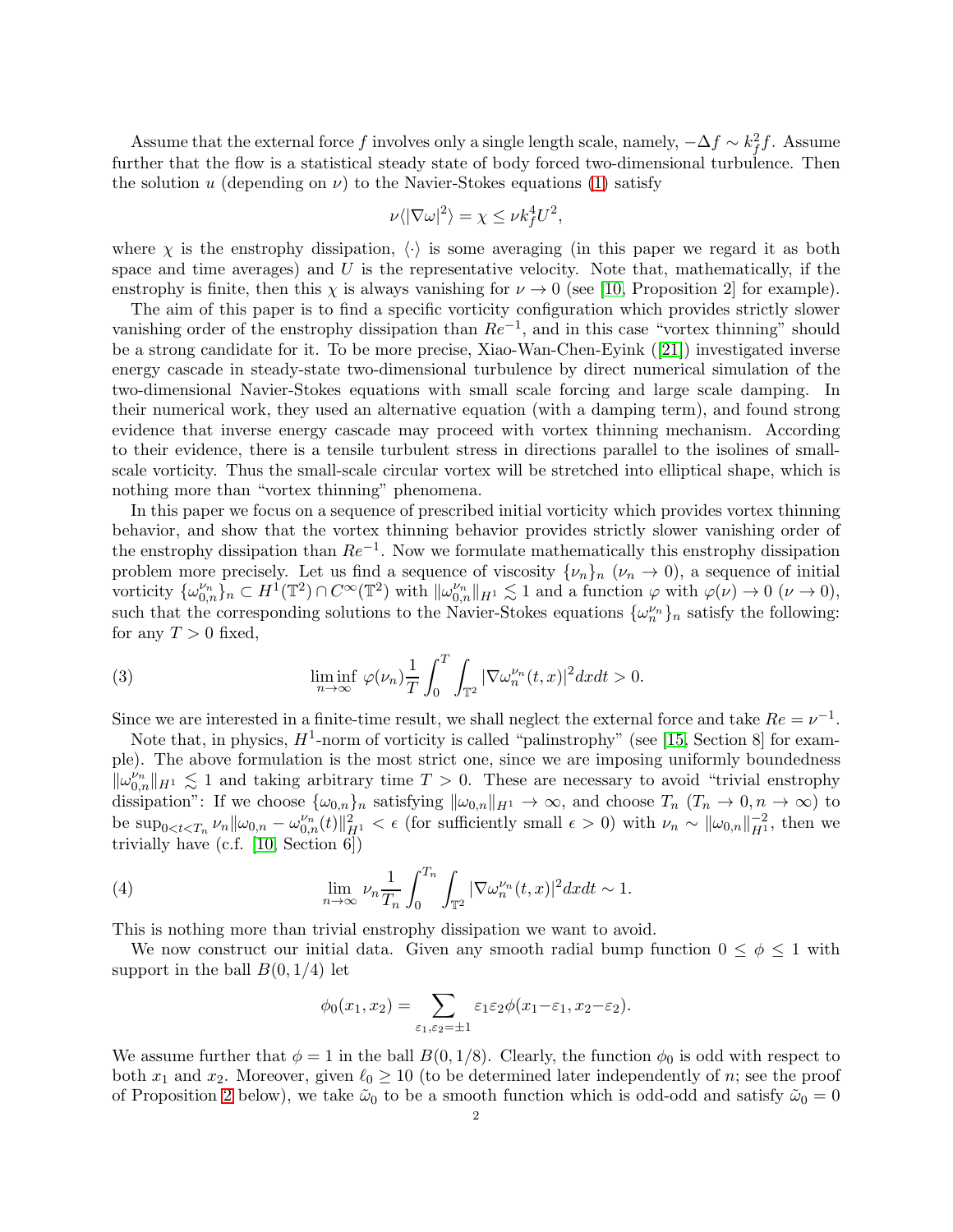on  $[0,1]^2 \setminus [2^{-\ell_0+2}, 1-2^{-\ell_0+2}]^2$  and  $\tilde{\omega}_0 = 1$  on  $[2^{-\ell_0+3}, 1-2^{-\ell_0+3}]^2$ . Given some non-negative and decreasing sequence of reals  $\{a_\ell\}_{\ell>1}$ , we define

<span id="page-2-0"></span>(5) 
$$
\omega_{0,n}(x) = \phi_{2n}(x) + \tilde{\omega}_0(x) + \sum_{\ell=\ell_0}^n a_\ell \phi_\ell(x),
$$

where  $\phi_{\ell}(x) = \phi_0(2^{\ell}x)$ . Note that the supports of  $\phi_{\ell}$  are disjoint. We remark that  $\tilde{\omega}_0$  is necessary to guarantee [\(14\)](#page-6-0). The term  $\sum_{\ell} a_{\ell} \phi_{\ell}$  ("Bourgain-Li" bubbles after the work [\[5\]](#page-11-2)) creates a large rate-of-strain tensor at the origin, which thins the smallest scale vortex blob  $\phi_{2n}$ .

Remark 1. In the proof of our main result, we take

$$
a_{\ell} = \ell^{-1/2 - \epsilon} \quad \text{for some small} \quad 0 < \epsilon < 1/4.
$$

With this choice, we see that  $\|\omega_{0,n}\|_{H^1} \lesssim 1$  for all n.

We mention that the relation between the vortex thinning process and palinstrophy  $(H<sup>1</sup>$ -norm of the vorticity) has already been studied. In [\[2,](#page-11-3) Section 6.3] (see also [\[17\]](#page-12-2)), Ayala-Protas found a initial vorticity of 2D Navier-Stokes equations (with very high Reynolds number) which attains maximum growth of palinstrophy, by using their own optimizing method. They figured out that the initial vorticity has odd (in both  $x_1$  and  $x_2$ ) type of symmetry with two different scales formation (which seems very similar to our initial vorticity setting). On the other hand, some of mathematicians have showed that there is an initial vorticity in  $H^1$  such that the value of  $\|\nabla\omega(t)\|_{L^2}$  (palinstrophy) to the 2D-Euler flow instantaneously blows up. More precisely, Bourgain-Li [\[5\]](#page-11-2) and Elgindi-Jeong [\[8\]](#page-11-4) constructed solutions to the 2D-Euler equations which exhibit norm inflation in  $H<sup>1</sup>$  (see also [\[18\]](#page-12-3)). Now we state our main result.

<span id="page-2-1"></span>**Theorem 1** (Lower bound on the enstrophy dissipation). Let  $\{\omega_n^{\nu}(t)\}_{\nu,n}$  be the unique solution of the 2D Navier-Stokes equations with viscosity  $\nu > 0$  and initial data  $\omega_{0,n}$  given in [\(5\)](#page-2-0). Then, there exist a continuous function  $\varphi(\nu)$  with  $\varphi(\nu) \to 0$  as  $\nu \to 0$  and a sequence of viscosity constants  $\nu_n > 0$  converging to zero, such that for any fixed  $T > 0$ ,

(6) 
$$
\liminf_{n} \varphi(\nu_n) \frac{1}{T} \int_0^T \int_{\mathbb{T}^2} |\nabla \omega_n^{\nu_n}(t,x)|^2 dx dt \gtrsim 1.
$$

**Remark 2.** In the proof, one sees that the growth of  $\|\nabla \omega_n^{\nu_n}\|_{L^2}$  comes from vortex thinning of the smallest scale bubble  $\phi_{2n}$  in [\(5\)](#page-2-0). The function  $\varphi$  can be chosen as  $\varphi(\nu) = (\log \frac{1}{\nu})^{-c_0}$  for some absolute constant  $c_0 > 0$ . Finally, note that the sequence of initial data in [\(5\)](#page-2-0) is convergent weakly in  $H<sup>1</sup>$ , and moreover, we can obtain the same conclusion for the following initial data:

$$
\omega_{0,n}(x) = \frac{\phi_{2n}(x)}{(S_n \delta)^{\frac{c_0}{4}}} + \tilde{\omega}_0(x) + \sum_{\ell=\ell_0}^n a_\ell \phi_\ell(x),
$$

where  $S_n$ ,  $\delta$  and  $c_0$  are determined in Proposition [2.](#page-3-0) In this case the smallest-scale vorticity  $\frac{\phi_{2n}(x)}{(S_n\delta)^{\frac{c_0}{4}}}$ vanishes for  $n \to \infty$ .

Remark 3. Using somewhat similar construction, the authors considered enhanced energy dissipation under the  $2 + \frac{1}{2}$ -dimensional Navier-Stokes flow: small-scale horizontal vortex blob being stretched by large-scale, anti-parallel pairs of vertical vortex tubes [\[11\]](#page-11-5). The zeroth law states that, in the limit of vanishing viscosity, the rate of kinetic energy dissipation for solutions to the 3D incompressible Navier-Stokes equations becomes nonzero. The authors proved a version of the zeroth law satisfying the above, which implies in particular enhanced dissipation.

*Notation.* We write  $A \leq B$  if there is an absolute constant  $c > 0$  such that  $A \leq cB$ . Similarly,  $A \approx B$  if  $A \lesssim B$  and  $A \gtrsim B$ .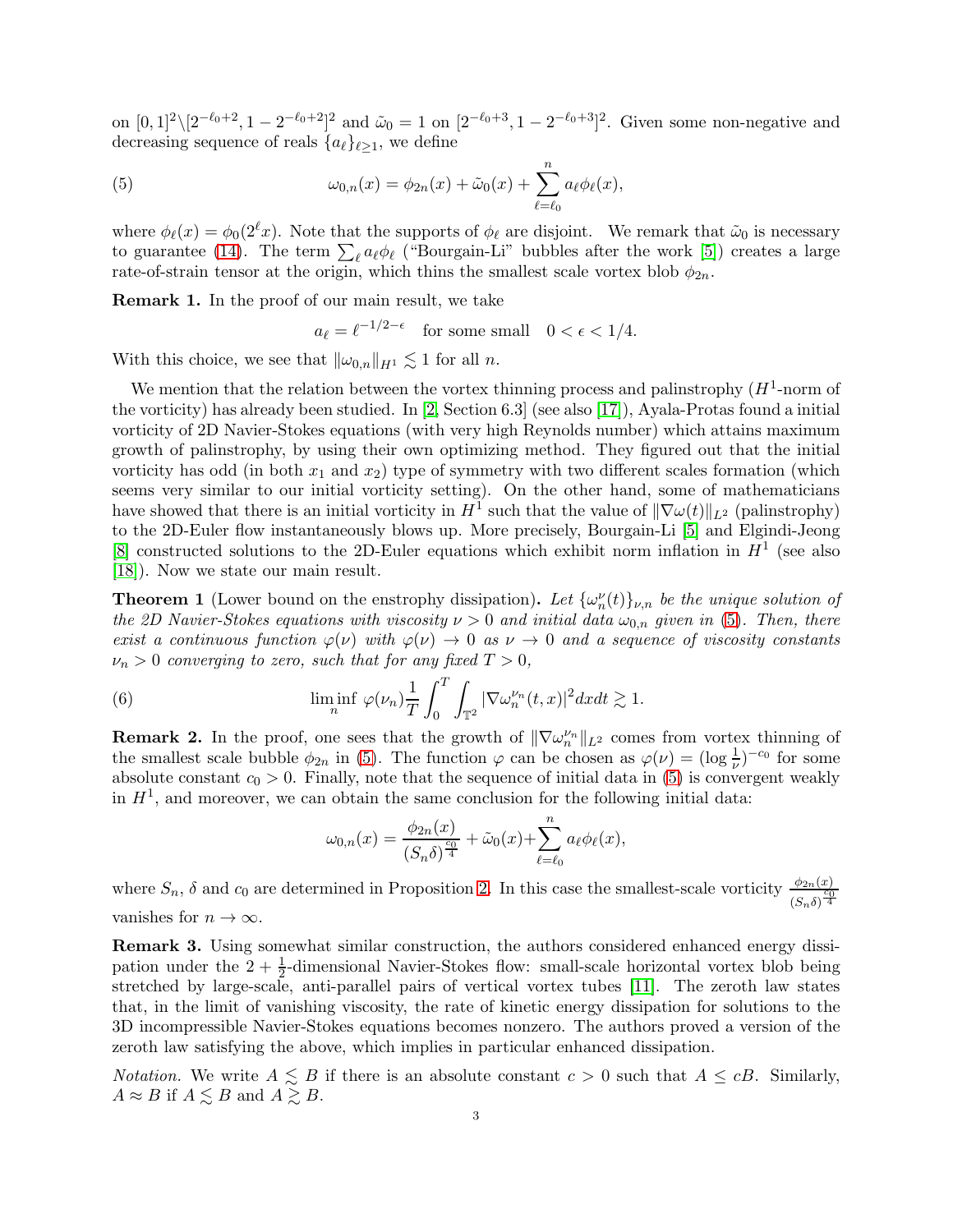### 2. Proof of the main result

Our result is a consequence of the "large Lagrangian deformation" for the 2D Euler equations, which was first established in a work of Bourgain and Li  $[5]$ . However, their idea works only for a short time and relies on a contradiction argument. Even worse, they were not able to obtain any quantitative growth rate. To overcome these difficulties, we employ an induction argument accompanied by a careful scaling control. For additional technical improvements achieved in this paper, see the remarks following the proof of Proposition [2.](#page-3-0)

Let  $\eta_n = (\eta_{n,1}, \eta_{n,2})$  be the associated Lagrangian flow from  $\omega_{0,n}$ , which is given by

$$
\partial_t \eta_n(t, x) = u_n(t, \eta_n(t, x))
$$
 with  $\eta_n(0, x) = x \in \mathbb{T}^2$ ,

where  $u_n$  is the corresponding velocity associated with  $\omega_{0,n}$ . The proof of our main result is based on the following two propositions. The first proposition makes precise what we mean by large Lagrangian deformation.

<span id="page-3-0"></span>**Proposition 2** (Creation of large Lagrangian deformation). Let  $\{a_k\}_{k=1}^{\infty}$  be a bounded sequence of non-negative reals, and  $\omega_n(t)$  be the solution to the 2D Euler equation with initial data as in [\(5\)](#page-2-0) with associated Lagrangian flow  $\eta_n$ . Set  $S_k := S_{k-1} + a_k$  for  $k \geq 1$  with  $S_0 := 1$ . Assume that  $S_k$ is divergent with k. Then, for some absolute constant  $c_0 > 0$ , we have

<span id="page-3-3"></span>(7) 
$$
-\frac{\partial u_{n,1}}{\partial x_1}(t,0) = \frac{\partial u_{n,2}}{\partial x_2}(t,0) \gtrsim \frac{1}{t} \mathbf{1}_{\{t \gtrsim S_n^{-1}\}}
$$

and

<span id="page-3-2"></span>(8) 
$$
\left| \frac{\partial \eta_{n,1}}{\partial x_1}(t,0) \right| = \left| \frac{\partial \eta_{n,2}}{\partial x_2}(t,0) \right| \gtrsim (S_n t)^{c_0}
$$

for all  $t \in [0, \delta)$  with some absolute constant  $\delta > 0$  and n sufficiently large.

<span id="page-3-4"></span>**Proposition 3.** Fix  $a_{\ell} = \ell^{-\frac{1}{2} - \frac{1}{8}}$  and  $S_n := 1 + \sum_{\ell=1}^n a_{\ell}$ . Let  $\omega_n(t)$  be the solution of the 2D Euler equation with initial data  $\omega_{0,n}$  defined in [\(5\)](#page-2-0). Then we have

$$
\|\nabla\omega_n(t)\|_{L^2} \gtrsim (S_n t)^{\frac{c_0}{2}}
$$

for  $t \in [0, \delta]$  with the same  $\delta > 0$  as in Proposition [2.](#page-3-0)

**Remark 4.** Although the above propositions are stated in possibly small time interval  $[0, \delta]$ , we can take  $\delta > 0$  arbitrarily large simply by rescaling the initial data. More precisely, we just choose  $\omega_{0,n}$  to be sufficiently small in the L<sup>∞</sup>-norm (nevertheless  $S_n$  is always divergent). In the following, we shall assume that the propositions are valid for  $[0, T]$  with some  $T > 0$  given.

Given the above propositions, we complete the proof of the main theorem.

*Proof of Theorem [1.](#page-2-1)* Since initial data is always smooth, we note that for each  $\nu > 0$ , the unique solution  $\{\omega_n^{\nu}\}\)$  exists globally-in-time. From now on the multiplicative constants in the estimates will depend implicitly on  $T > 0$ . From the maximum principle  $\|\omega_n(t)\|_{L^{\infty}} = 1$ , we have

<span id="page-3-1"></span>
$$
\|\nabla u_n(t)\|_{L^\infty} \lesssim \log \|\omega_{0,n}\|_{C^1} e^{Ct} \lesssim n
$$

on the time interval  $[0, T]$ . Note that  $\|\omega_{0,k}^{S}\|_{C^{1}}$  can be always controlled by taking sufficiently large k (depending on n). Then we have, from the classical estimate (see [\[4\]](#page-11-6) for example)

$$
\|\omega_n(t)\|_{H^s} \lesssim \|\omega_{0,n}(t)\|_{H^s} e^{C(s)\int_0^t \|\nabla u_n(\tau)\|_{L^\infty} d\tau}
$$

that

$$
\|\omega_n(t)\|_{H^s} \lesssim 2^{c(s)n}
$$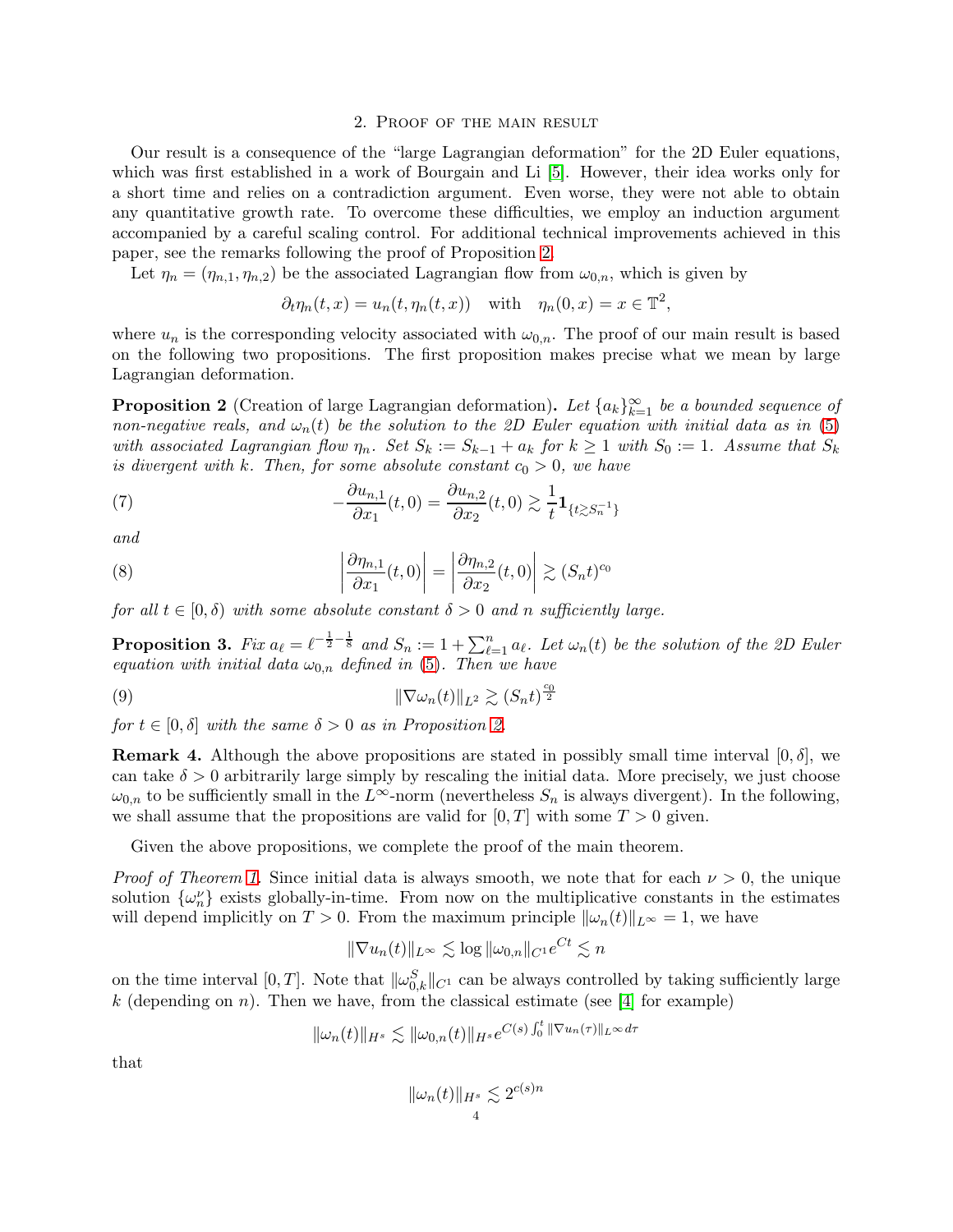for some constant  $c(s) > 0$  depending only on  $s > 1$  for any s and  $t \in [0, T]$ . We note that the Navier-Stokes solutions satisfy the same bounds:

$$
\|\omega_n^{\nu}(t)\|_{H^s} \lesssim 2^{c(s)n}
$$

with constant independent of  $\nu > 0$ . This is because we still have the maximum principle  $\|\omega_n^{\nu}(t)\|_{L^{\infty}} \leq 1$  for all  $t \geq 0$  and the  $H^s$  estimate holds a fortiori for the Navier-Stokes. Taking  $s > 3$  and by the Sobolev embedding, we obtain

(10) 
$$
\|\nabla^2 \omega_n(t)\|_{L^\infty} + \|\nabla^2 \omega_n^{\nu}(t)\|_{L^\infty} \lesssim 2^{cn} \text{ for } t \in [0, T].
$$

This is elementary but is the key in the estimates below.

2.1.  $L^2$  inviscid limit estimate on the velocity. We compare the 2D Euler and Navier-Stokes equations of the velocity:

$$
\partial_t u_n^{\nu} + u_n^{\nu} \cdot \nabla u_n^{\nu} + \nabla p_n^{\nu} = \nu \Delta u_n^{\nu},
$$
  

$$
\partial_t u_n + u_n \cdot \nabla u_n + \nabla p_n = 0.
$$

By

$$
\int (u^{\nu}\cdot\nabla)(u_n^{\nu}-u_n)\cdot(u_n^{\nu}-u_n)=0,
$$

then we see that

$$
\frac{1}{2}\frac{d}{dt}\|u_n^{\nu}-u_n\|_{L^2}^2 + \int (u_n - u_n^{\nu}) \cdot \nabla u_n \cdot (u_n^{\nu}-u_n) = \nu \int \Delta u_n^{\nu} \cdot (u_n^{\nu}-u_n).
$$

We handle the right hand side as follows:

$$
-\nu \int |\nabla u_n^{\nu}|^2 + \nu \int \nabla u_n^{\nu} : \nabla u_n.
$$

Then, using the Cauchy-Schwarz inequality and Young's inequality, we have

$$
\frac{d}{dt}||u_n^{\nu}-u_n||_{L^2}^2 \lesssim ||\nabla u_n||_{L^{\infty}}||u_n^{\nu}-u_n||_{L^2}^2 + \nu ||\nabla u_n||_{L^2}^2 \lesssim n||u_n^{\nu}-u_n||_{L^2}^2 + \nu,
$$

which gives

$$
||u_n^{\nu} - u_n||_{L^2}^2 \lesssim \nu 2^{cn}
$$

for  $t \in [0, T]$ .

2.2.  $H<sup>1</sup>$  inviscid limit estimate. This time, we consider the 2D Navier-Stokes solutions in the vorticity form and compare it with the corresponding Euler solutions:

$$
\partial_t \omega_n^{\nu} + u_n^{\nu} \cdot \nabla \omega_n^{\nu} = \nu \Delta \omega_n^{\nu},
$$
  

$$
\partial_t \omega_n + u_n \cdot \nabla \omega_n = 0.
$$

Then using previous bounds,

d

$$
\frac{d}{dt} \|\omega_n - \omega_n^{\nu}\|_{L^2}^2 \lesssim \|\nabla \omega_n\|_{L^\infty} \|u_n - u_n^{\nu}\|_{L^2} \|\omega_n - \omega_n^{\nu}\|_{L^2} + \nu \|\nabla \omega_n\|_{L^2}^2
$$
  

$$
\lesssim \nu 2^{cn} \|\omega_n - \omega_n^{\nu}\|_{L^2} + \nu 2^{cn}.
$$

Thus we have

$$
\|\nabla u_n - \nabla u_n^{\nu}\|_{L^2} \lesssim \|\omega_n - \omega_n^{\nu}\|_{L^2} \lesssim \nu 2^{cn}.
$$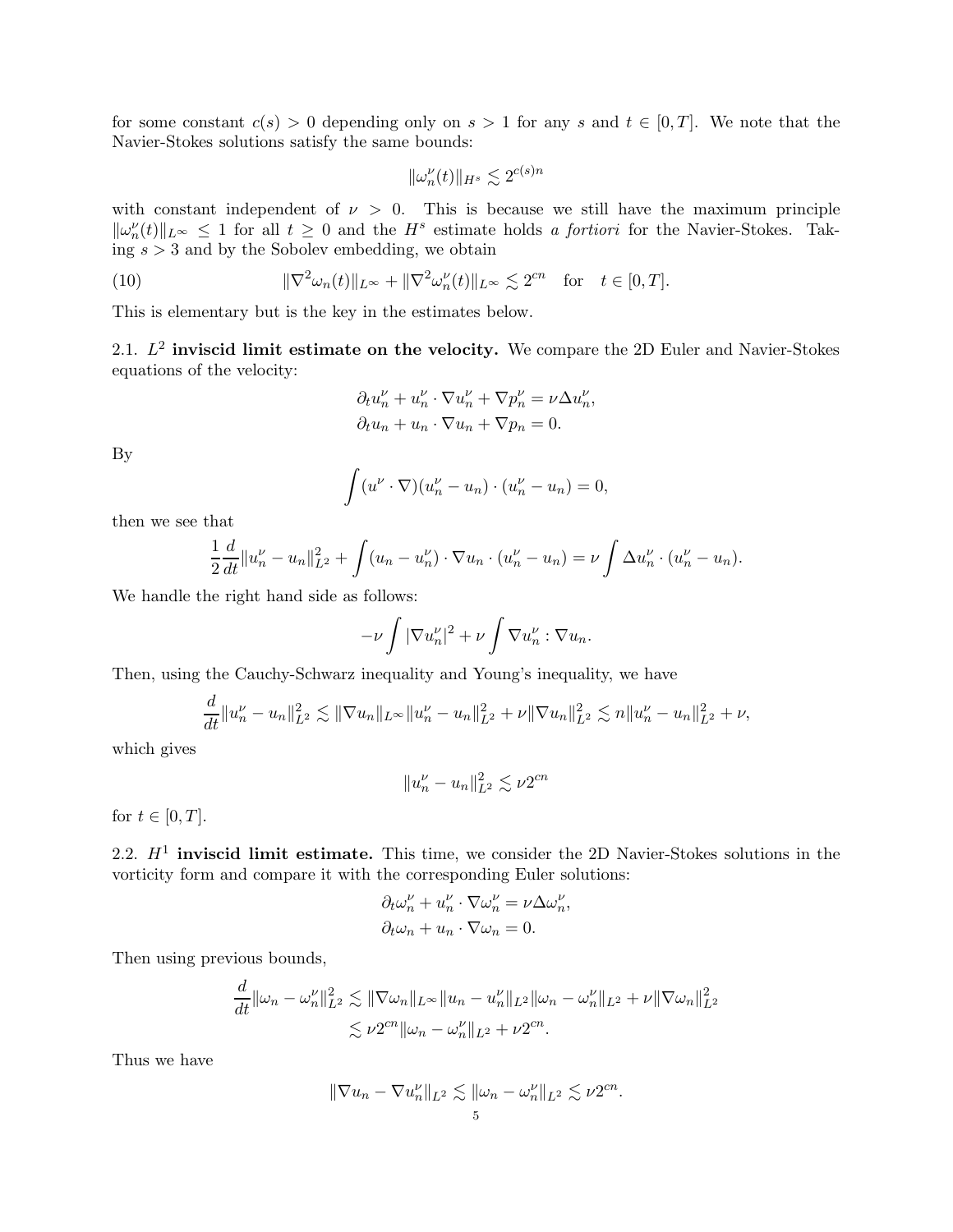2.3.  $H^2$  inviscid limit estimate. Let  $\partial$  be a spatial derivative. Here, we consider the 2D Navier-Stokes solutions in the vorticity-gradient form and compare it with the corresponding Euler solutions:

$$
\begin{split} \partial_t\partial\omega_n^\nu +(\partial u_n^\nu\cdot\nabla)\omega_n^\nu + (u_n^\nu\cdot\nabla)\partial\omega_n^\nu &= \nu\Delta\partial\omega_n^\nu,\\ \partial_t\partial\omega_n +(\partial u_n\cdot\nabla)\omega_n + (u_n\cdot\nabla)\partial\omega_n &=0. \end{split}
$$

Again using previous bounds,

$$
\frac{d}{dt} \|\partial(\omega_n - \omega_n^{\nu})\|_{L^2}^2 \lesssim \|\nabla \partial \omega_n\|_{L^{\infty}} \|u_n - u_n^{\nu}\|_{L^2} \|\partial(\omega_n - \omega_n^{\nu})\|_{L^2} \n+ \|\nabla \omega_n\|_{L^{\infty}} \|\partial(u_n - u_n^{\nu})\|_{L^2} \|\omega_n^{\nu} - \omega_n\|_{L^2} + \nu \|\omega_n\|_{\dot{H}^{3/2}}^2 \n\lesssim \nu 2^{cn} \|\nabla(\omega_n - \omega_n^{\nu})\|_{L^2} + \nu 2^{cn}.
$$

Here we choose  $\nu \sim 2^{-cn}$ , this guarantees that

$$
\|\nabla(\omega_n - \omega_n^{\nu})\|_{L^2} \lesssim 1.
$$

### 2.4. Completion of the proof. Recall [\(9\)](#page-3-1) from Proposition [2:](#page-3-0)

$$
\|\nabla\omega_n(t)\|_{L^2}\gtrsim (S_nt)^{c_0}
$$

for  $t \in [0, T]$ . Then

$$
\frac{1}{T} \int_0^T \|\nabla \omega_n(t)\|_{L^2}^2 dt \gtrsim_T S_n^{2c_0}.
$$

Then we finally have

$$
\varphi(\nu_n) \frac{1}{T} \int_0^T \|\nabla \omega_n^{\nu}(t)\|_{L^2}^2 dt
$$
  
\n
$$
\gtrsim \varphi(\nu_n) \frac{1}{T} \int_0^T \|\nabla \omega_n(t)\|_{L^2}^2 dt - \varphi(\nu_n) \sup_{0 < t < T} \|\nabla (\omega_n^{\nu}(t) - \omega_n(t))\|_{L^2}^2
$$
  
\n
$$
\gtrsim_T \varphi(\nu_n) S_n^{2c_0} - \varphi(\nu_n).
$$

Here we set  $\varphi(\nu_n) \sim (-\log(\nu_n))^{-c_0}$ , then we have the desired estimate.

#### 3. Creation of Lagrangian deformation

In this section, we give the proofs of two propositions.

*Proof of Proposition [2.](#page-3-0)* Recall that the 2D flow map associated with the initial vorticity  $\omega_{0,n}$  is denoted by  $\eta_n = (\eta_{n,1}, \eta_{n,2})$  and it satisfies

<span id="page-5-0"></span>
$$
\partial_t \eta_n(t, x) = u_n(t, \eta_n(t, x))
$$
 with  $\eta_n(0, x) = x \in \mathbb{T}^2$ ,

where  $u_n$  is the corresponding velocity associated with  $\omega_{0,n}$ . Then we have the following representation

(11) 
$$
D\eta_n := \begin{pmatrix} \partial_1 \eta_{n,1} & \partial_2 \eta_{n,1} \\ \partial_1 \eta_{n,2} & \partial_2 \eta_{n,2} \end{pmatrix}, \quad D\eta_n^{-1} = \begin{pmatrix} \partial_2 \eta_{n,2} & -\partial_2 \eta_{n,1} \\ -\partial_1 \eta_{n,2} & \partial_1 \eta_{n,1} \end{pmatrix}.
$$

Note that we always have  $||D\eta_n(t)||_{L^{\infty}} = ||D\eta_n^{-1}(t)||_{L^{\infty}}$ . To begin with, we shall fix some n large and write  $\eta = \eta_n$  for simplicity. Moreover, we note that  $S_n$  is divergent in n. We systematically use the following "Key Lemma" due to Kiselev and Sverak [\[14\]](#page-12-4) (a version on  $\mathbb{T}^2$  has been established by [\[22\]](#page-12-5)). The version presented below written in the polar coordinates is given in [\[9,](#page-11-7) Lemma 5.1].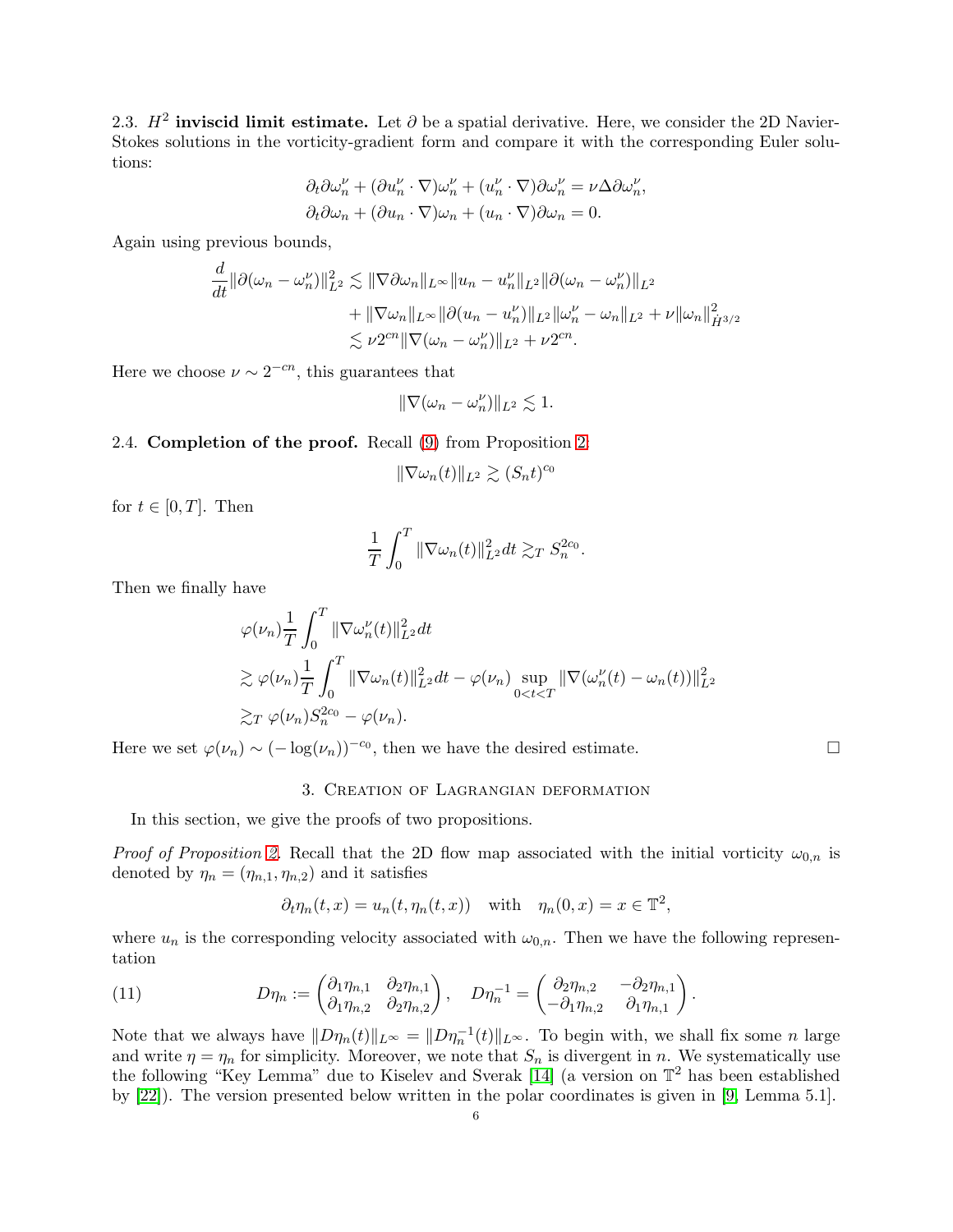**Key Lemma.** Assume the vorticity on  $\mathbb{T}^2$  is bounded and odd with respect to both axis. Then  $u = \nabla^{\perp} \Delta^{-1} \omega$  satisfies

<span id="page-6-1"></span>(12) 
$$
u(t,r,\theta) = \begin{pmatrix} \cos \theta \\ -\sin \theta \end{pmatrix} rI(t,r) + rB(t,r,\theta)
$$

for  $|r| \leq 1/2$ , where

$$
I(t,r) := \frac{4}{\pi} \int_0^{\pi/2} \int_{2r}^1 \frac{\sin(2\theta')}{s} \omega(t,s,\theta') ds d\theta'
$$

and

(13) 
$$
||B(t)||_{L^{\infty}} \leq C||\omega(t)||_{L^{\infty}}
$$

for some absolute constant  $C > 0$ .

For simplicity, we shall set  $I(t) := I(t, 0)$  which is well-defined as the vorticities we consider is always vanishing in a small neighborhood of the origin. We now give a brief outline of the argument. The goal is to estimate the time integration of the "key integral"  $I(t)$  for some time interval  $[0, t^*]$ , since then we deduce from the ODE

$$
\frac{d}{dt}\partial_2 \eta_{n,2}(t,0) = \partial_2 u_{n,2}(t,0)\partial_2 \eta_{n,2}(t,0), \quad \partial_2 \eta_{n,2}(0,0) = 1
$$

and

$$
\partial_2 u_{n,2}(t,0) \ge I(t,0) - C
$$

that (assuming  $I(t, 0) > 2C$ )

$$
|\partial_1 \eta_{n,1}(t^*,0)| \geq \exp\left(\frac{1}{2}\int_0^{t^*} I(t)dt\right).
$$

The assumption

(14)  $I(t, 0) > 2C$ 

is easily guaranteed by taking  $\ell_0$  large, since the contribution to I from  $\tilde{\omega}_0$  diverges as  $\ell_0 \to +\infty$ (see [\[14\]](#page-12-4)). In turn, we may write

<span id="page-6-0"></span>
$$
I(t) = \sum_{k=1}^{n} I_k(t) + I_{2n}(t)
$$

where

$$
I_{2n}(t) := \frac{4}{\pi} \int_0^{\pi/2} \int_0^{1/2} \frac{\sin(2\theta)}{r} \phi_{2n}(\eta^{-1}(t))(r,\theta) dr d\theta
$$

and

$$
I_k(t) := \frac{4}{\pi} \int_0^{\pi/2} \int_0^{1/2} \frac{\sin(2\theta)}{r} a_k \phi_k(\eta^{-1}(t)) (r, \theta) dr d\theta
$$

are the contributions to  $I(t)$  from the bubble initially located at the scales  $2^{-2n}$  and  $2^{-k}$  respectively. Our strategy is to establish the following assertion inductively in  $k$ : The "shape" of the  $k$ -th bubble essentially remains the same within the time scale  $t_k := c_1/S_k$  for some absolute constant  $c_1 > 0$ . Here what we mean by shape will be made precise later; for now we just mention that as a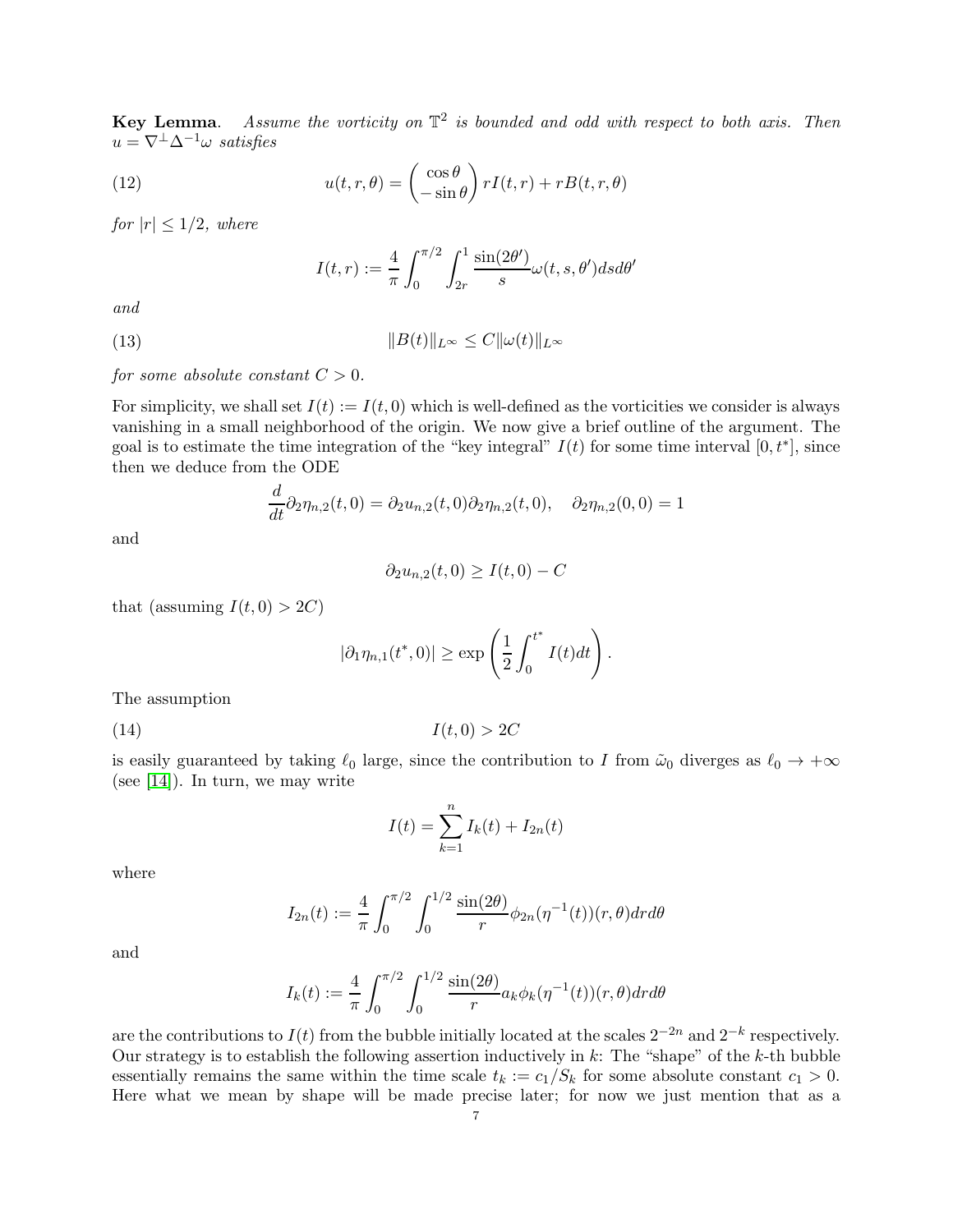consequence, it follows that  $I_k(t) \ge cI_k(0)$  for  $t \in [0, t_k]$ , where  $c > 0$  is a universal constant. Assuming for a moment that this statement holds, we obtain that

$$
\int_0^{t_k} I_k(t)dt \gtrsim t_k I_k(0) \gtrsim \frac{a_k}{S_k}.
$$

Then we have (since  $I_{2n}(t)$  is non-negative, we just drop it off)

$$
\int_0^{t^*} I(t)dt \ge \sum_{k=1}^n \int_0^{\min\{t_k, t^*\}} I_k(t)dt \gtrsim \sum_{1 \le k \le n, c_1 < t^* S_k} \frac{a_k}{S_k}
$$

owing to the non-negativity of each  $I_k(t)$ . We now observe that, by approximating the sum with a Riemann integral,

$$
\sum_{k=1}^{n} \frac{a_k}{S_k} \approx \log(S_n)
$$

and taking  $k^*$  be the smallest number satisfying

 $S_{k^*}t^* > c_1,$ 

(which exists by taking n larger if necessary, since  $t^* > 0$  and we are assuming that the sequence  $S_{k^*}$  is divergent for  $k^* \to \infty$ )

$$
\sum_{k=1}^{k^*} \frac{a_k}{S_k} \approx \log(S_{k^*}) \approx \log(\frac{c_1}{t^*}).
$$

This gives [\(8\)](#page-3-2) with some positive constant  $c_0$ . Similarly, we obtain that as long as  $t \gtrsim S_n$ ,

$$
\partial_2 u_{n,2}(t,0) \gtrsim t^{-1},
$$

which is simply  $(7)$ . Hence it is sufficient to prove that

$$
I_k(t) \gtrsim I_k(0), \qquad t \in [0, t_k]
$$

uniformly in k. Below we shall formulate and prove a claim which implies the above lower bound. Step I: some preparations

We make some simple observations regarding the evolution of the bubbles. Recall from the definition of  $\phi_0$  that restricted on to the positive quadrant, there exist "rectangles"

$$
\overline{R}_0 = \left\{ (r, \theta) : \overline{r}_1 < r < \overline{r}_2, \overline{\theta}_1 < \theta < \overline{\theta}_2 \right\}
$$

and

$$
\underline{R}_0 = \{(r,\theta) : \underline{r}_1 < r < \underline{r}_2, \underline{\theta}_1 < \theta < \underline{\theta}_2\}
$$

such that

$$
\phi_0 = 1
$$
 on  $\underline{R}_0$  and  $\phi_0 = 0$  outside of  $\overline{R}_0$ .

We may set

$$
\frac{1}{2} < \overline{r}_1 < \underline{r}_1 < \underline{r}_2 < \overline{r}_2 < 2
$$

and

$$
\frac{\pi}{6} < \overline{\theta}_1 < \underline{\theta}_1 < \underline{\theta}_2 < \overline{\theta}_2 < \frac{\pi}{3}.
$$

Now by simple scaling, with the 2<sup>-k</sup>-scaled rectangles  $\underline{R}_k$  and  $\overline{R}_k$ , we have

$$
\phi_k = 1
$$
 on  $\underline{R}_k$  and  $\phi_k = 0$  outside of  $R_k$ ,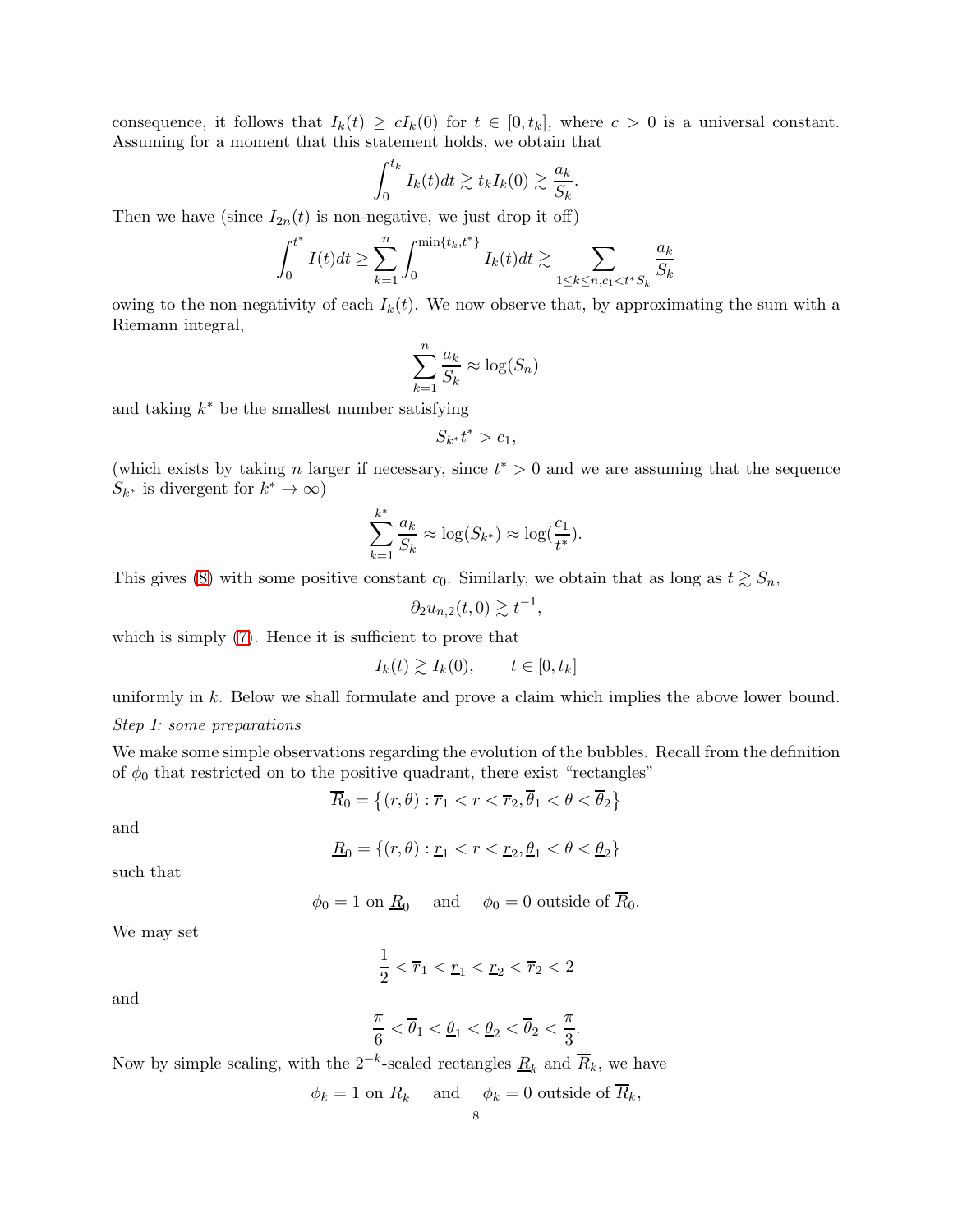still restricted on the first quadrant (more precisely on  $[0,1]^2$ ). This time, take an even smaller rectangle:

$$
\underline{R}_0^* = \{(r, \theta) : \underline{r}_1^* < r < \underline{r}_2^*, \underline{\theta}_1^* < \theta < \underline{\theta}_2^* \} \subset \underline{R}_0
$$

where we may set

$$
\underline{r}_1^* = \frac{2\underline{r}_1 + \underline{r}_2}{3}, \quad \underline{r}_2^* = \frac{\underline{r}_1 + 2\underline{r}_2}{3}
$$

and similarly

$$
\underline{\theta}_1^* = \frac{2\underline{\theta}_1 + \underline{\theta}_2}{3}, \quad \underline{\theta}_2^* = \frac{\underline{\theta}_1 + 2\underline{\theta}_2}{3}.
$$

Then as before define

$$
\underline{R}_k^* := \left\{ (r, \theta) : \underline{r}_1^* < 2^k r < \underline{r}_2^*, \underline{\theta}_1^* < \theta < \underline{\theta}_2^* \right\}.
$$

Moreover, define

$$
\overline{A}_k := \{ (r, \theta) : 2^{-k-1} < r < 2^{1-k}, 0 < \theta < \frac{\pi}{2} \}.
$$

We shall now prove the following

**Claim.** In the time interval  $[0, t_k]$ , the k-th bubble remains  $a_k$  on the rectangle  $\underline{R}_k^*$  and vanishes outside  $\overline{A}_k$ . Here  $t_k := c_1/S_k$  with  $c_1 > 0$  independent of k.

This is what we mean by retaining the same "shape". We now rewrite the evolution of the trajec-tories in polar coordinates, using [\(12\)](#page-6-1). Given some  $x \in [0,1]^2$ , we shall express the point  $\eta(t,x)$ using  $|\eta|$  and  $\theta(\eta)$ . Then,

<span id="page-8-1"></span>(15) 
$$
\frac{d}{dt}|\eta| = u(t,\eta) \cdot \begin{pmatrix} \cos(\theta(\eta)) \\ \sin(\theta(\eta)) \end{pmatrix}
$$

$$
= |\eta| \left( \cos(2\theta(\eta))I(t,|\eta|) + (\cos(\theta(\eta))B_1 + \sin(\theta(\eta))B_2) \right)
$$

and

(16) 
$$
\frac{d}{dt}\theta(\eta) = \frac{u(t,\eta)}{|\eta|} \cdot \begin{pmatrix} -\sin(\theta(\eta)) \\ \cos(\theta(\eta)) \end{pmatrix}
$$

$$
= -\sin(2\theta(\eta))I(t,|\eta|) + (-\sin(\theta(\eta))B_1 + \cos(\theta(\eta))B_2)
$$

where  $B = (B_1, B_2)$  is from [\(12\)](#page-6-1).

Step II: induction base case  $k = 1$ 

To proceed, we recall a simple estimate of Yudovich (see e.g. [\[8\]](#page-11-4) for a proof):

<span id="page-8-2"></span>**Lemma 4.** Let  $\omega(t) \in L^{\infty}([0,\infty): L^{\infty}(\mathbb{T}^2))$  be a solution of the 2D Euler equations on  $\mathbb{T}^2$ , and  $\eta$ be the associated flow map. Then for some absolute constant  $c > 0$ , we have

<span id="page-8-0"></span>(17) 
$$
|x - x'|^{1 + ct\|\omega_0\|_{L^\infty}} \le |\eta(t, x) - \eta(t, x')| \le |x - x'|^{1 - ct\|\omega_0\|_{L^\infty}},
$$

for all  $0 \le t \le 1$  and  $|x - x'| \le 1/2$ .

We shall be concerned with the bubble  $\phi_1$  and the trajectories  $\eta(t,x)$  where  $x \in \text{supp}(\phi_1)$ . Using the Yudovich estimate [\(17\)](#page-8-0) with  $x' = 0$ , we see that such trajectories are trapped inside the region  $\{2^{-2} \le r\}$  during  $[0, t_1]$  by choosing  $c_1 > 0$  depending only on  $c\|\omega_0\|_{L^\infty}$  in [\(17\)](#page-8-0). Similarly, trajectories starting from  $\cup_{k>1}$ supp $(\phi_k)$  cannot cross the circle  $\{r=2^{-2}\}\$ . This results in a naive bound

$$
I_1(t, |\eta|) \le I_1(t, 2^{-2}) \lesssim a_1 2^{-2} \|\phi_1(\eta^{-1}(\cdot))\|_{L^1} \lesssim a_1
$$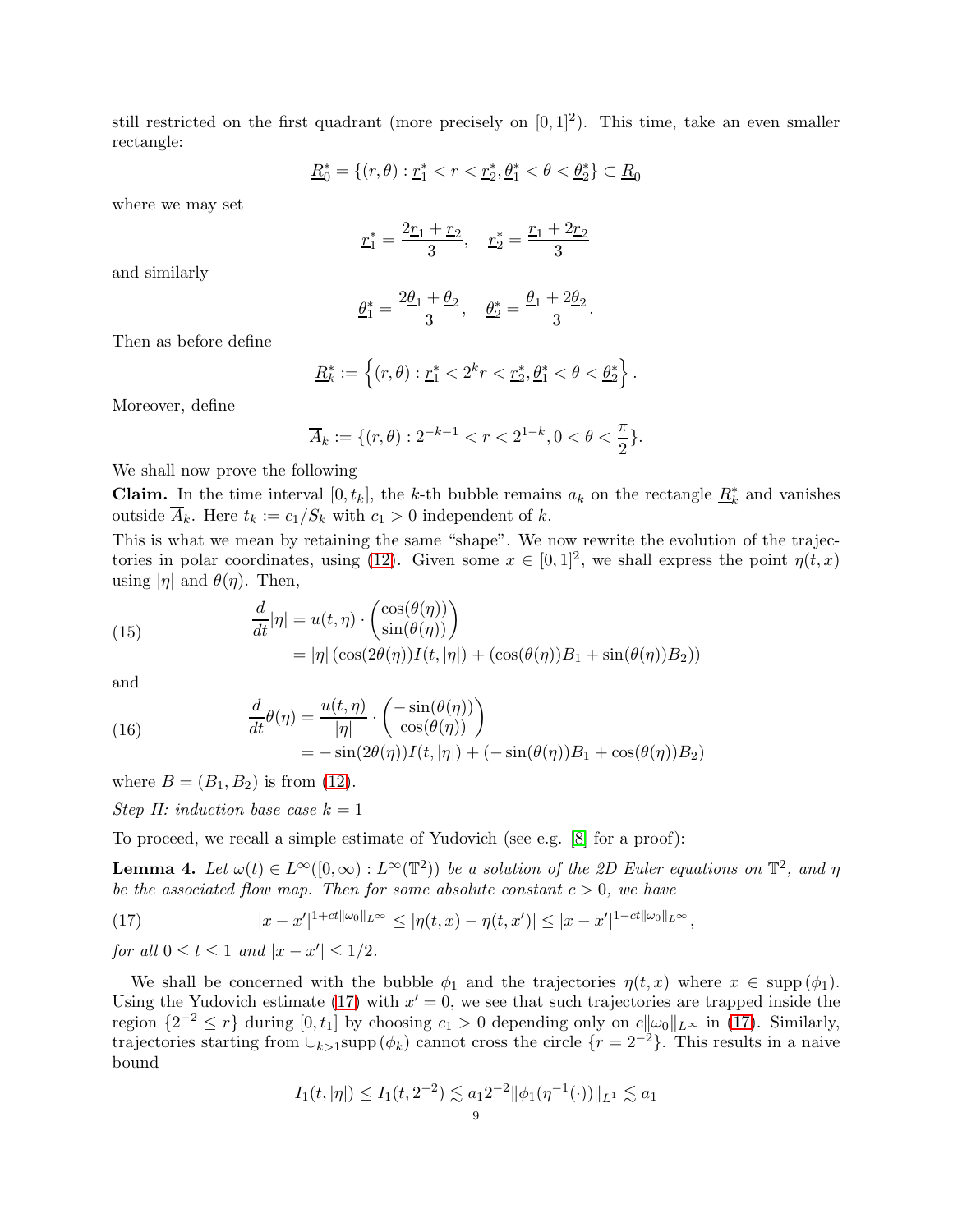on the same time interval, where

<span id="page-9-0"></span>(18) 
$$
I_k(t,r) := \frac{4}{\pi} \int_0^{\pi/2} \int_{2r}^{1/2} \frac{\sin(2\theta)}{s} a_k \phi_k(\eta^{-1}(t))(s,\theta) ds d\theta.
$$

We use this to obtain slightly improved estimates on  $|\eta|$  in [\(15\)](#page-8-1):

$$
\left|\frac{d}{dt}\ln\frac{1}{|\eta|}\right| \lesssim S_1
$$

using  $|B| \leq 1$ . This guarantees that, given any small  $\epsilon > 0$ , by taking  $c_1 = c_1(\epsilon) > 0$  small enough if necessary, we have

$$
\left|\ln\frac{|\eta(0,x)|}{|\eta(t,x)|}\right|<\epsilon,\quad t\in[0,t_1],
$$

recalling that  $t_1 = c_1/S_1$ . For the angle, we simply use

$$
\left|\frac{d}{dt}\theta(\eta)\right| \lesssim S_1
$$

to deduce

$$
|\theta(\eta(t,x)) - \theta(\eta(0,x))| < \epsilon
$$

again for  $t \in [0, t_1]$  by taking  $c_1 > 0$  smaller if necessary. Thus, a suitable choice of  $\epsilon > 0$  (depending only on  $\underline{r}_1, \underline{r}_2, \underline{\theta}_1, \underline{\theta}_2$  finishes the proof of the **Claim** for the case  $k = 1$ .

## Step III: completing the induction

We now assume that for some  $k_0 > 1$  the **Claim** has been proved for  $k = 1, \dots, k_0 - 1$ . We are now concerned with the trajectories  $\eta(t,x)$  where  $t \leq t_{k_0}$  and  $x \in \text{supp}(\phi_{k_0})$ . The induction hypothesis guarantees that, as long as  $2^{-(k_0+1)} < |\eta| < 2^{-(k_0-1)}$ , we have that

$$
\left|\frac{d}{dt}\ln\frac{1}{|\eta|}\right| \lesssim S_{k_0}
$$

simply because  $t_k$  is decreasing with k and the hypothesis ensures that the contribution of  $a_k\phi_k \circ$  $\eta^{-1}(t)$  to the key integral [\(18\)](#page-9-0) is bounded by  $ca_k$  with some c independent of k, for  $k = 1, \dots, k_0 - 1$ . More precisely

$$
I_k(t,|\eta|) \lesssim a_k 2^{-2k} \|\phi_k(\eta^{-1}(\cdot))\|_{L^1} \lesssim a_k.
$$

Strictly saying, here, we use the even smaller rectangles  $\underline{R}_k^*$ . Thus c is depending on  $\epsilon > 0$ . This implies that

$$
\left|\ln\frac{|\eta(0,x)|}{|\eta(t,x)|}\right| < \epsilon, \quad t \in [0,t_{k_0}]
$$

for the *same*  $\epsilon$  and  $c_1$ . Similarly, we can deduce

$$
|\theta(\eta(t,x)) - \theta(\eta(0,x))| < \epsilon
$$

on  $[0, t_{k_0}]$ . The proof of **Claim** is complete, which finishes the proof.

## Remark 5. A few remarks are in order.

• Large Lagrangian deformation occurs at the origin. Proposition [2](#page-3-0) shows that for bubbles satisfying  $S_n \to \infty$  as  $n \to \infty$ , large Lagrangian deformation must occur, and it occurs even within a time interval that shrinks to zero for  $n$  large. We emphasize that we can pinpoint the location of large Lagrangian deformation to be the origin (which was an open problem to the best of our knowledge), while using contradiction arguments it is possible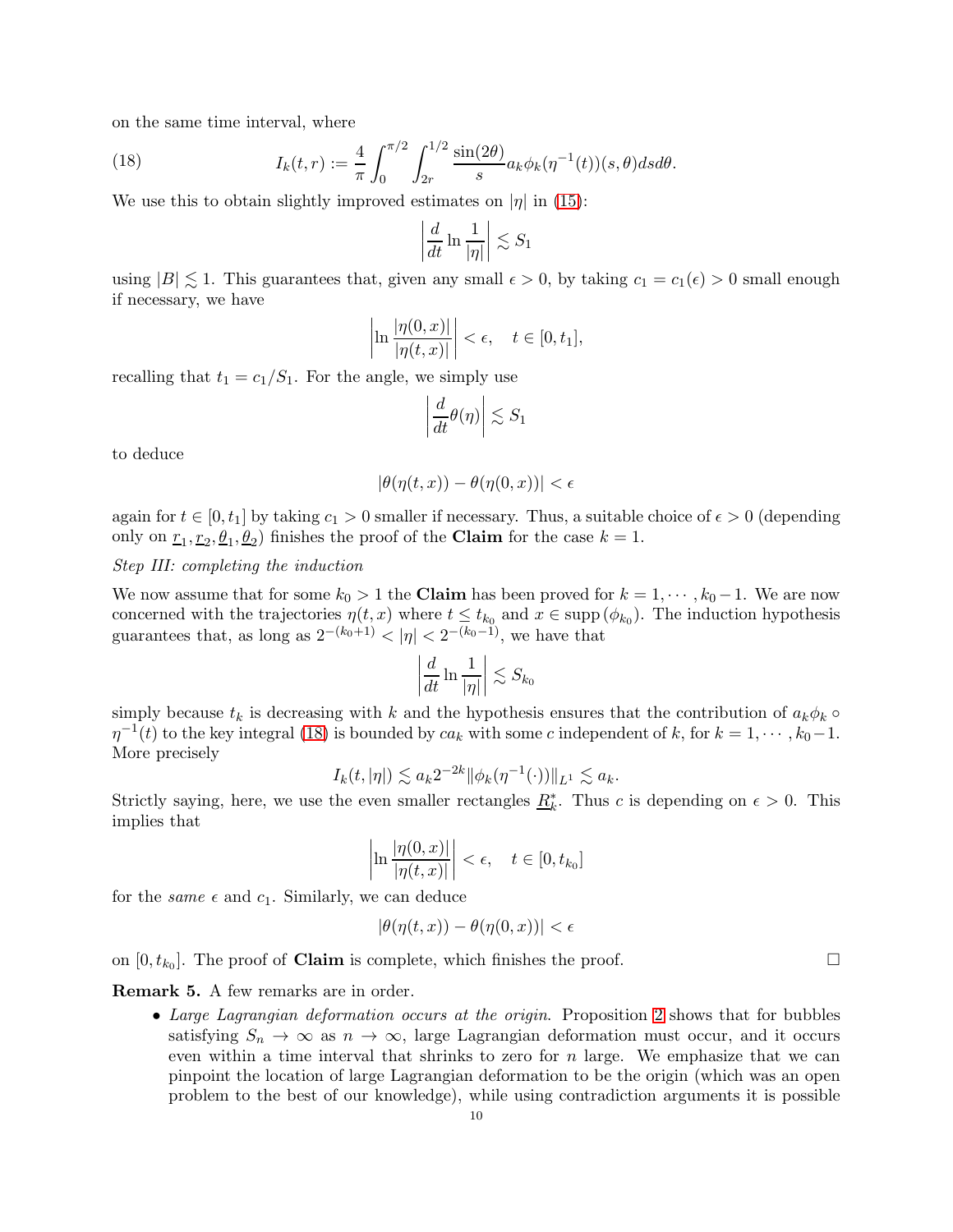(see [\[5,](#page-11-2) [8\]](#page-11-4)), with less work, to show existence of large Lagrangian deformation (somewhere in the domain).

- Dichotomy for bubbles. Note that in the case when the sequence  $a_k$  is summable, the initial vorticity belongs to the critical Besov space  $B_{\infty,1}^0$  uniformly in n (for the rigorous calculation, see [\[18\]](#page-12-3) for example). There is uniqueness and existence in this space  $B_{\infty,1}^0$ ([\[20\]](#page-12-6)), which in particular guarantees that the corresponding velocity gradient is uniformly bounded in  $n$  for a short time interval. Therefore, we have the following dichotomy for bubbles: short-time large Lagrangian deformation occurs if and only if the sequence  ${a_k}$ is not summable.
- Sharpness of the growth rate. It can be shown that with the data in  $(5)$ , we have

$$
|D\eta(t,0)| \le C(c_2), \qquad t \in [0, c_2/S_n]
$$

for any fixed constant  $c_2 > 0$ . This follows from the well-posedness of the Euler equations with vorticity in  $B^{0}_{\infty,1}$  ([\[19\]](#page-12-7)) and the fact that  $\|\omega_{0,n}\|_{B^{0}_{\infty,1}} \sim S_n$ . Comparing this with [\(8\)](#page-3-2), one sees that the lower bound is sharp at least during this time scale. Hence we must wait a bit longer to see large deformation at the origin.

• Case of the continuum. Our considerations equally apply well to the "continuum" version of the bubbles; that is, we may take locally

$$
\omega_{0,n}(r,\theta) = \varphi_{2^{-n-1}} * (g(r)\chi(\theta)), \quad 0 \le r < 1/2
$$

where  $\chi \ge 0$  on  $\theta \in [0, \pi/2]$  and  $\chi(\theta) = -\chi(-\theta) = -\chi(\pi-\theta)$ , and  $g \ge 0$  is a bounded continuous function on  $[0, 1/2] \rightarrow [0, 1]$ . Here  $a_k$  corresponds to  $g(2^{-k})$  and  $S_k$  to  $\int_{2^{-k}}^1 g(r)r^{-1}dr$ . For an example, in the case  $g(r) = |\ln r|^{-1/2-\epsilon}$ ,  $\omega_0 = g(r) \sin(2\theta)$  belongs to  $H^1$  (considered explicitly in [\[8\]](#page-11-4)), and using the method in this paper one can show that the corresponding solution escapes  $H^1$  without appealing to a contradiction argument.

Proof of Proposition [3.](#page-3-4) Recall that Proposition [2](#page-3-0) established creation of large Lagrangian deformation at the origin for the solution of 2D Euler with initial data  $\omega_{0,n}$ . We now prove that the deformation persists on the support of  $\phi_{2n}$  and use this observation to complete the proof of Proposition [3.](#page-3-4)

For convenience, we set  $\omega_{0,n}^S = \phi_{2n}$  and  $\omega_n^S(t) := \omega_{0,n}^S \circ \eta_n^{-1}(t)$ . We observe that for any t,  $\|\omega_n(t)\|_{H^1} \ge \|\omega_n^S(t)\|_{H^1}$ . From the definition,  $\|\omega_{0,n}^S\|_{H^1} \gtrsim 1$ . Moreover, we note that for  $t \in [0,\delta],$ the support of  $\omega_n^S(t)$  is contained in the ball of radius  $2^{-n}$  centered at the origin. This can be easily shown using Lemma [4](#page-8-2) (we choose  $\delta = \frac{1}{2c\|a\|}$  $\frac{1}{2c\|\omega_0\|_{L^{\infty}}}\$ . Recalling the simple estimate

$$
\|\nabla u_n(t)\|_{C^{\frac{1}{2}}} \lesssim \|\omega_n(t)\|_{C^{\frac{1}{2}}} \lesssim 2^{\frac{n}{2}},
$$

we have

$$
|\nabla u_n(t,x) - \nabla u_n(t,0)| \lesssim 2^{\frac{n}{2}}|x|^{\frac{1}{2}},
$$

so that for  $x \in \text{supp}(\omega_n^S(t)),$ 

$$
|\nabla u_n(t,x) - \nabla u_n(t,0)| \lesssim 1.
$$

In particular, since  $\partial_1 u_{n,2}(t,0) = \partial_2 u_{n,1}(t,0) = 0$  by the odd symmetry,

$$
|\partial_1 u_{n,2}(t,x)| + |\partial_2 u_{n,1}(t,x)| \lesssim 1.
$$

We now fix some  $x \in \text{supp}(\omega_{0,n}^S)$ , and estimate (dropping the subscript *n* for simplicity)

$$
\frac{d}{dt}\nabla \eta(t,x) = \nabla u(t,0)\nabla \eta(t,x) + (\nabla u(t,\eta) - \nabla u(t,0))\nabla \eta(t,x).
$$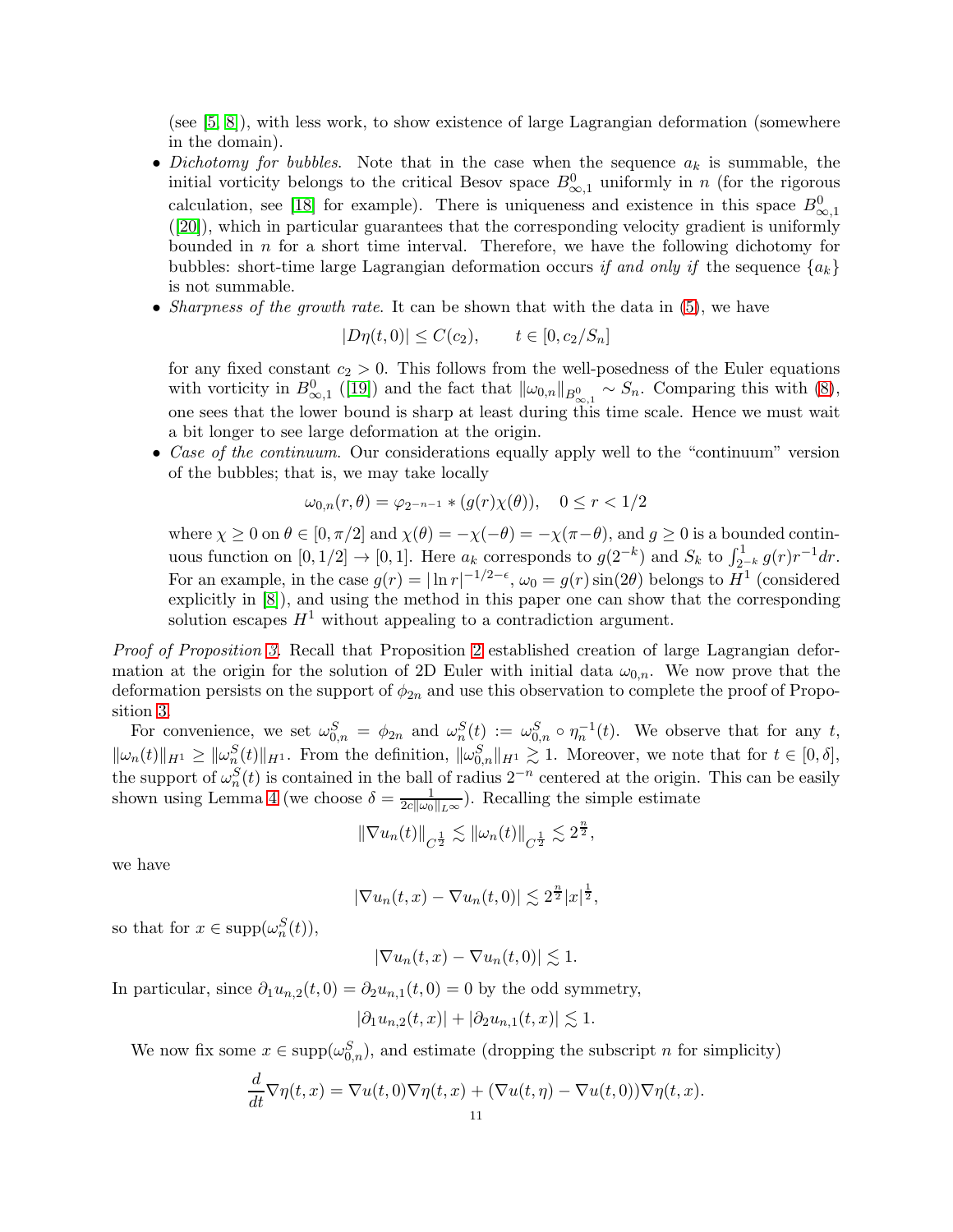This can be estimated as follows:

$$
\frac{d}{dt}|\nabla \eta(t,x)| \ge (|\nabla u(t,0)| - C)|\nabla \eta(t,x)|.
$$

Since  $\nabla \eta(t, x) =$  Id at  $t = 0$ , for sufficiently large n, one can show easily from the lower bound of  $\partial_1u_1(t,0)$  that

$$
|\partial_1 \eta_{n,1}(t,x)| = |\partial_2 \eta_{n,2}(t,x)| \gtrsim (S_n t)^{\frac{c_0}{2}}.
$$

Finally,

$$
\nabla \omega_n^S(t) = \nabla \omega_{0,n}^S \circ \eta_n^{-1} \nabla \eta_n^{-1}
$$

and recalling the representation formula for  $\nabla \eta_n^{-1}$  in terms of  $\nabla \eta_n$  (see [\(11\)](#page-5-0)) and  $\|\nabla \omega_{0,n}^S\|_{L^2} \gtrsim 1$ , we obtain

$$
\|\omega_n(t)\|_{H^1} \ge \|\nabla \omega_n^S(t)\|_{L^2} \gtrsim \inf_{x \in \text{supp}(\omega_{0,n}^S)} |\partial_1 \eta_{n,1}| \gtrsim (S_n t)^{\frac{c_0}{2}},
$$

which finishes the proof.  $\Box$ 

## 4. Conclusion

We prepared small-scale vortex blob and multi-scale odd-symmetric vortices for the initial data, and showed that the corresponding 2D Euler flow creates vortex thinning. In turn, using this thinning, we showed that the corresponding 2D Navier-Stokes flow induces the enstrophy dissipation with strictly slower decaying rate than  $Re^{-1}$ .

Acknowledgments. We thank Professor A. Mazzucato for inspiring communications and telling us about the article [\[10\]](#page-11-1). Research of TY was partially supported by Grant-in-Aid for Young Scientists A (17H04825), Grant-in-Aid for Scientific Research B (15H03621, 17H02860, 18H01136, 18H01135 and 20H01819), Japan Society for the Promotion of Science (JSPS). IJ has been supported by the POSCO Science Fellowship of POSCO TJ Park Foundation and the National Research Foundation of Korea (NRF) grant (No. 2019R1F1A1058486).

### **REFERENCES**

- <span id="page-11-0"></span>1. A. Alexakis and C. R. Doering, *Energy and enstrophy dissipation in steady state 2d turbulence*, Phys. Letters A 359, (2006) 652–657.
- <span id="page-11-3"></span>2. D. Ayala and B. Protas, *Maximum palinstrophy growth in 2D incompressible flows*, J. Fluid Mech. 742 (2014), 340367.
- 3. H. Bahouri and J.-Y. Chemin, *Equations de transport relatives ´a des champs de vecteurs n ´ on-lipschitziens et m´ecanique des fluides*, Arch. Rational Mech. Anal., 127 (1994), 159-181.
- <span id="page-11-6"></span>4. J. T. Beale, T. Kato and A. Majda, *Remarks on the breakdown of smooth solutions for the 3-D Euler equations*, Commun. Math. Phys., 94 (1984), 61-66.
- <span id="page-11-2"></span>5. J. Bourgain and D. Li, *Strong ill-posedness of the incompressible Euler equations in borderline Sobolev spaces*, Invent. math. 201, (2015), 97-157; preprint [arXiv:1307.7090](http://arxiv.org/abs/1307.7090) [math.AP].
- 6. J. Chemin, *Perfect Incompressible Fluids*, Clarendon Press, Oxford 1998.
- 7. P. Constantin, *The Littlewood-Paley Spectrum in Two-Dimensional Turbulence*, Theo. Comput. Fluid Dynam., *9*, (1997), 183-189.
- <span id="page-11-4"></span>8. T. Elgindi and I.-J. Jeong, *Ill-posedness for the incompressible Euler equations in critical Sobolev spaces*, Ann. PDE, 3 (2017), 7.
- <span id="page-11-7"></span><span id="page-11-1"></span>9. T. Elgindi and I.-J. Jeong, *On Singular Vortex Patches, I: Well-posedness Issues*, [arXiv:1903.00833.](http://arxiv.org/abs/1903.00833)
- 10. M. C. L. Filho, A. L. Mazzucato and H. J. N. Lopes, *Weak solutions, renormalized solutions and enstrophy defects in 2D turbulence*, Arch. Ration. Mech. Anal., 179 (2006), 353387.
- <span id="page-11-5"></span>11. I.-J. Jeong and T. Yoneda, *Vortex stretching and enhanced dissipation for the incompressible 3D Navier-Stokes equations*, Math. Annal., to appear, [arXiv:2001.02333.](http://arxiv.org/abs/2001.02333)